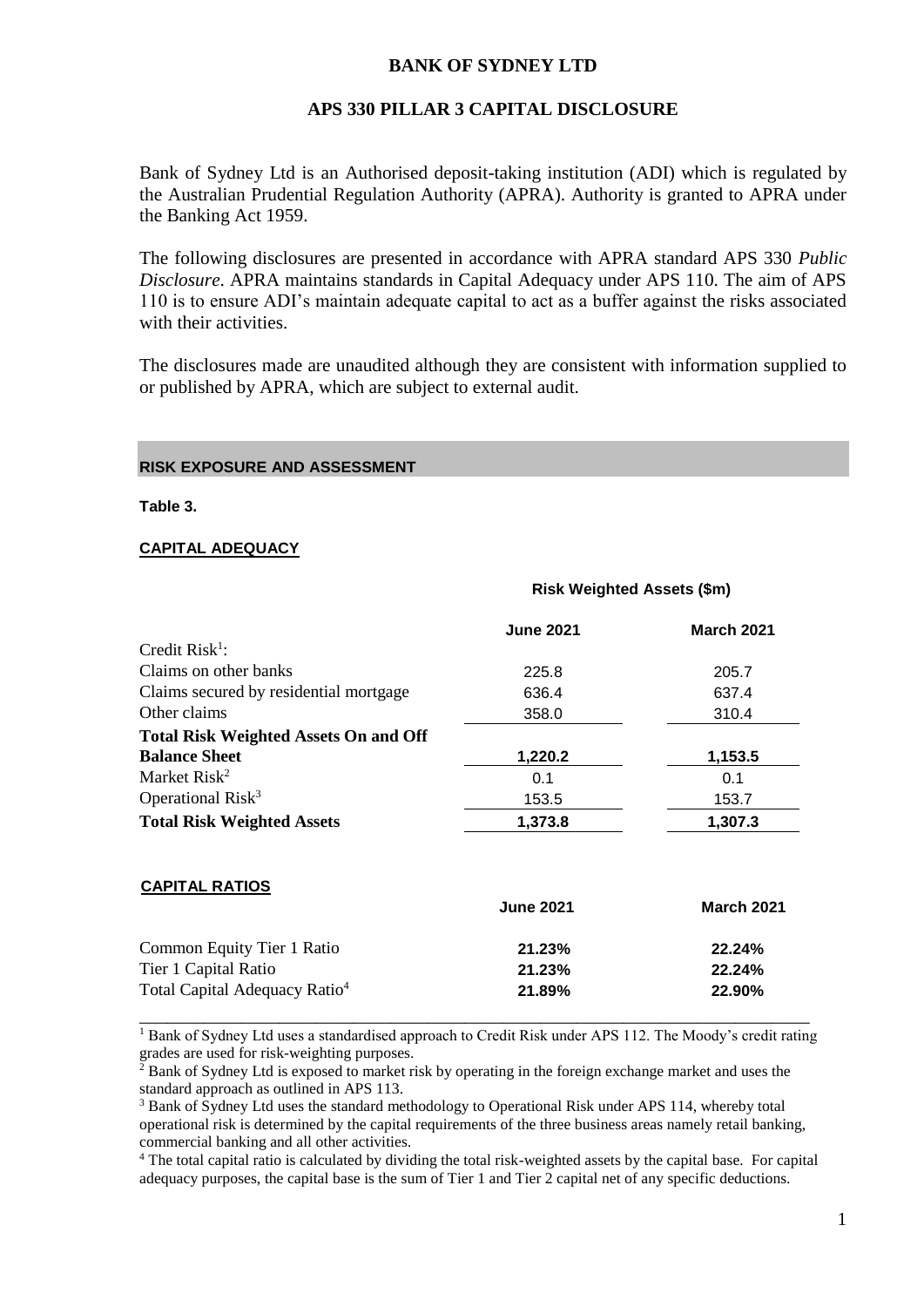## **BANK OF SYDNEY LTD**

# **APS 330 PILLAR 3 CAPITAL DISCLOSURE (CONTINUED)**

**Table 4.** 

#### **CREDIT RISK**

**(\$m)**

|                                 |          | Average for<br>quarter ended |          | Average for<br>quarter ended |
|---------------------------------|----------|------------------------------|----------|------------------------------|
| Credit Exposure <sup>5</sup>    | 30/06/21 | 30/06/21                     | 31/03/21 | 31/03/21                     |
| Housing                         | 1,327.4  | 1,320.7                      | 1,342.1  | 1,360.5                      |
| Business/Commercial             | 508.2    | 479.7                        | 461.4    | 457.9                        |
| Personal                        | 1.5      | 1.4                          | 1.5      | 1.5                          |
| <b>Banks</b>                    | 622.1    | 601.9                        | 625.3    | 646.4                        |
| <b>Off-Balance Sheet assets</b> | 293.2    | 282.2                        | 247.3    | 254.9                        |
| All other assets                | 107.1    | 109.6                        | 121.2    | 125.8                        |
| <b>TOTAL</b>                    | 2,859.5  | 2,795.5                      | 2,798.8  | 2,847.0                      |

| Past Due Facilities <sup>6</sup> | 30/06/2021 | 31/03/2021 |
|----------------------------------|------------|------------|
| Housing                          | 0.2        | 2.0        |
| Business/Commercial              | 0.7        | 0.6        |
| Personal                         | 0.0        | 0.0        |
| <b>TOTAL</b>                     | 0.9        | 2.6        |

| <b>Impaired Facilities</b> <sup>7</sup> | 30/06/2021 | 31/03/2021 |
|-----------------------------------------|------------|------------|
| Housing                                 | 0.5        | 0.5        |
| Business/Commercial                     | 0.3        | 0.3        |
| Personal                                | 0.0        | 0.0        |
| <b>TOTAL</b>                            | 0.8        | 0.8        |

\_\_\_\_\_\_\_\_\_\_\_\_\_\_\_\_\_\_\_\_\_\_\_\_\_\_\_\_\_\_\_\_\_\_\_\_\_\_\_\_\_\_\_\_\_\_\_\_\_\_\_\_\_\_\_\_\_\_\_\_\_\_\_\_\_\_\_\_\_\_\_\_

<sup>&</sup>lt;sup>5</sup> Total credit exposure includes all outstanding loan balances and un-drawn commitments.

<sup>&</sup>lt;sup>6</sup> Past Due Items are those that are 90 days past due but well secured and not considered as impaired facilities.

 $7$  As per APRA standard APS 220, Impaired Facilities are those that are not well secured and are 90 days past due, or where it has been determined that the Bank is unlikely to receive the full and timely amount due of such outstanding facilities.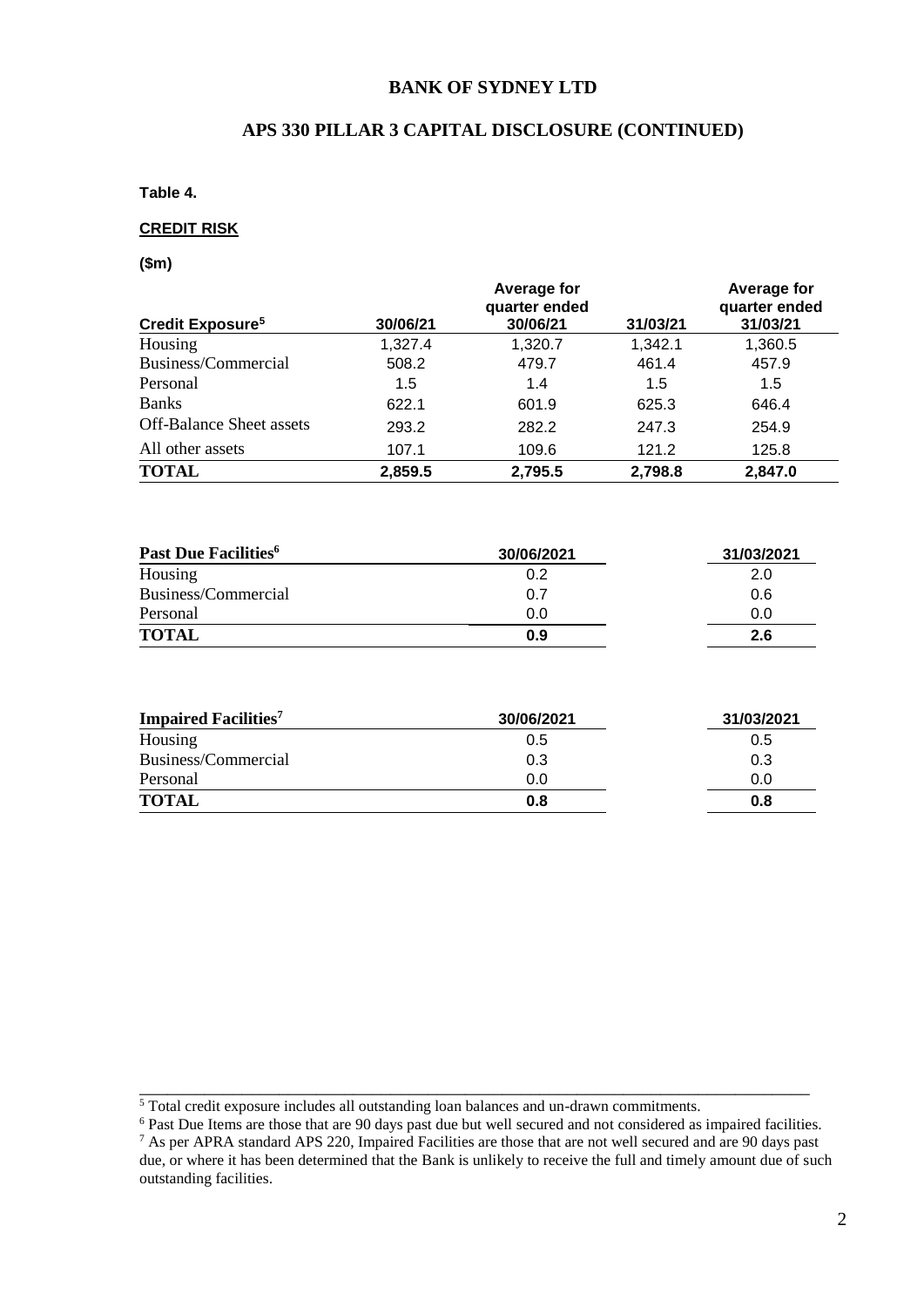## **BANK OF SYDNEY LTD**

# **APS 330 PILLAR 3 CAPITAL DISCLOSURE (CONTINUED)**

| <b>Specific Provision</b> | 30/06/2021 | 31/03/2021 |
|---------------------------|------------|------------|
| Housing                   | 0.0        | 0.0        |
| Business/Commercial       | 0.0        | 0.0        |
| Personal                  | 0.0        | 0.0        |
| <b>TOTAL</b>              | 0.0        | 0.0        |

| <b>Charges/Write-offs</b> | For quarter<br>ended<br>30/06/2021 | For quarter ended<br>31/03/2021 |
|---------------------------|------------------------------------|---------------------------------|
| Housing                   | 0.0                                | 0.0                             |
| Business/Commercial       | 0.0                                | 0.0                             |
| Personal                  | 0.0                                | 0.0                             |
| <b>TOTAL</b>              | 0.0                                | 0.0                             |

### **General Reserve for Credit**

| Losses <sup>8</sup>                       | 30/06/2021 | 31/03/2021 |
|-------------------------------------------|------------|------------|
| <b>General Reserves for Credit Losses</b> |            |            |

\_\_\_\_\_\_\_\_\_\_\_\_\_\_\_\_\_\_\_\_\_\_\_\_\_\_\_\_\_\_\_\_\_\_\_\_\_\_\_\_\_\_\_\_\_\_\_\_\_\_\_\_\_\_\_\_\_\_\_\_\_\_\_\_\_\_\_\_\_\_\_\_ <sup>8</sup> The General Reserve for Credit Losses is maintained as a prudent measure to absorb existing and estimated future credit losses. It is based on the total credit risk-weighted assets attributable to the period.